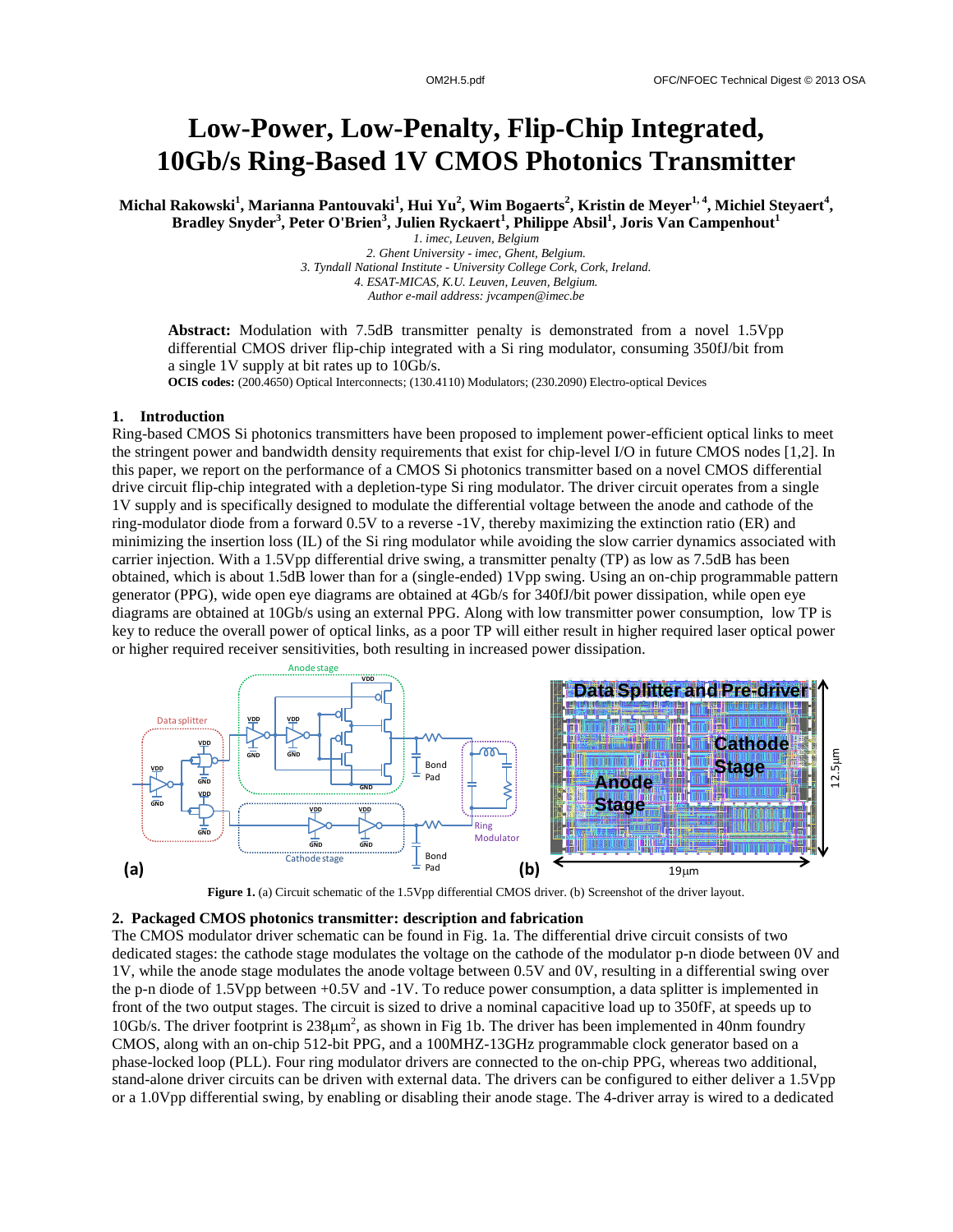power supply, such that its power consumption can be accurately measured. All CMOS blocks are controlled by a Network-on-Chip. A microscope image of the CMOS chip, which is about 4mm<sup>2</sup> in size, is shown in Fig 2b. Further details on the CMOS driver and test chip can be found in [3].



**Figure 2. (a)** Top view of the CMOS Photonics transmitter, showing the Si Photonics die with attached angled-facet SMF fibers and flip-chipped CMOS driver chip. (b) Microscope image showing the various blocks implemented in the CMOS chip. (c) Flip-chip site on the Si photonics die showing the ring modulators and bond pads.

Fig. 2a shows a top view of the packaged CMOS photonics transmitter. A co-designed Si photonics die containing the Si ring modulators has been fabricated in imec's 200mm pilot line using a subset of 130nm CMOS processing modules. The depletion-type ring modulators have a radius of  $40 \mu m$ , an optical Q factor of 13000, and represent a  $\sim$ 140fF capacitive load to the drivers. The photonics chip is about 1cm<sup>2</sup> in size, and contains grating couplers located at the edge of the chip for surface-normal optical coupling to fiber. For the experiment with integrated PPG, fibers were permanently attached to one of the 4 internally driven ring modulators on the Si photonics chip using a planar fiber-packaging method as described in [4] (Tyndall National Institute, Ireland). Details on the fabrication and performance of the ring modulators can be found in [5].

A conventional flip-chip technique with solder bumps on a  $150\mu m$  pitch has been used to integrate the CMOS driver chip onto the Si photonics die. The bond-pad capacitance is estimated to be in the range between 100fF-150fF. After flip-chipping, the CMOS die can be electrically contacted through redistribution Cu lines implemented on the Si photonics carrier die, as shown in Fig. 2c.



**Figure 3. S**tatic transmitter performance. (a) Ring transmission spectra measured for various differential voltages applied by the CMOS driver. Extinction ratio (ER) and insertion loss (IL) for 1.5Vpp differential swing (b) and 1.0Vpp differential swing (c). (d) Transmitter penalty (TP) estimated from static the transmission spectra in (a), for 1.5Vpp and 1.0Vpp driver swing

### **3. Transmitter performance**

First, the static performance was measured of the driver with external data input. The driver's power supply was brought to 1V and static optical transmission spectra were recorded with 0-bit and 1-bit voltage levels at the data input pad. The resulting spectra are shown in Fig. 3a. For a 0-bit with the anode stage disabled (AD), the resonance wavelength is apparent at a wavelength of 1551.152nm. For a 1-bit level, and keeping AD, the resonance wavelength is blue-shifted by 22pm to 1551.13pm When the anode stage is enabled (AE) while keeping a 1-bit input level, the ring spectrum shifts a further 8pm to 1551.112nm. These resonance shifts are very similar to the shifts measured on ring modulators before flip-chip integration when varying the diode voltage between -1V, 0V and 0.5V, validating the static performance of the driver circuit.

From the obtained transmissions spectra, the static ER and IL spectra can be derived. Both are shown for 1.5Vpp (AE) in Fig. 3b and for 1.0Vpp (AD) in Fig 3c. In addition, the transmitter penalty TP, defined as  $TP = 10\log_{10} [(P_1-P_2)/P_1]$  $P_0/(2P_{in})$ ] can be calculated and is shown in Fig 3d. For 1.5Vpp, the TP is as low as 7.5dB at the optimum modulation wavelength, while for 1.0Vpp, the lowest TP is about1.5dB worse at 9dB.